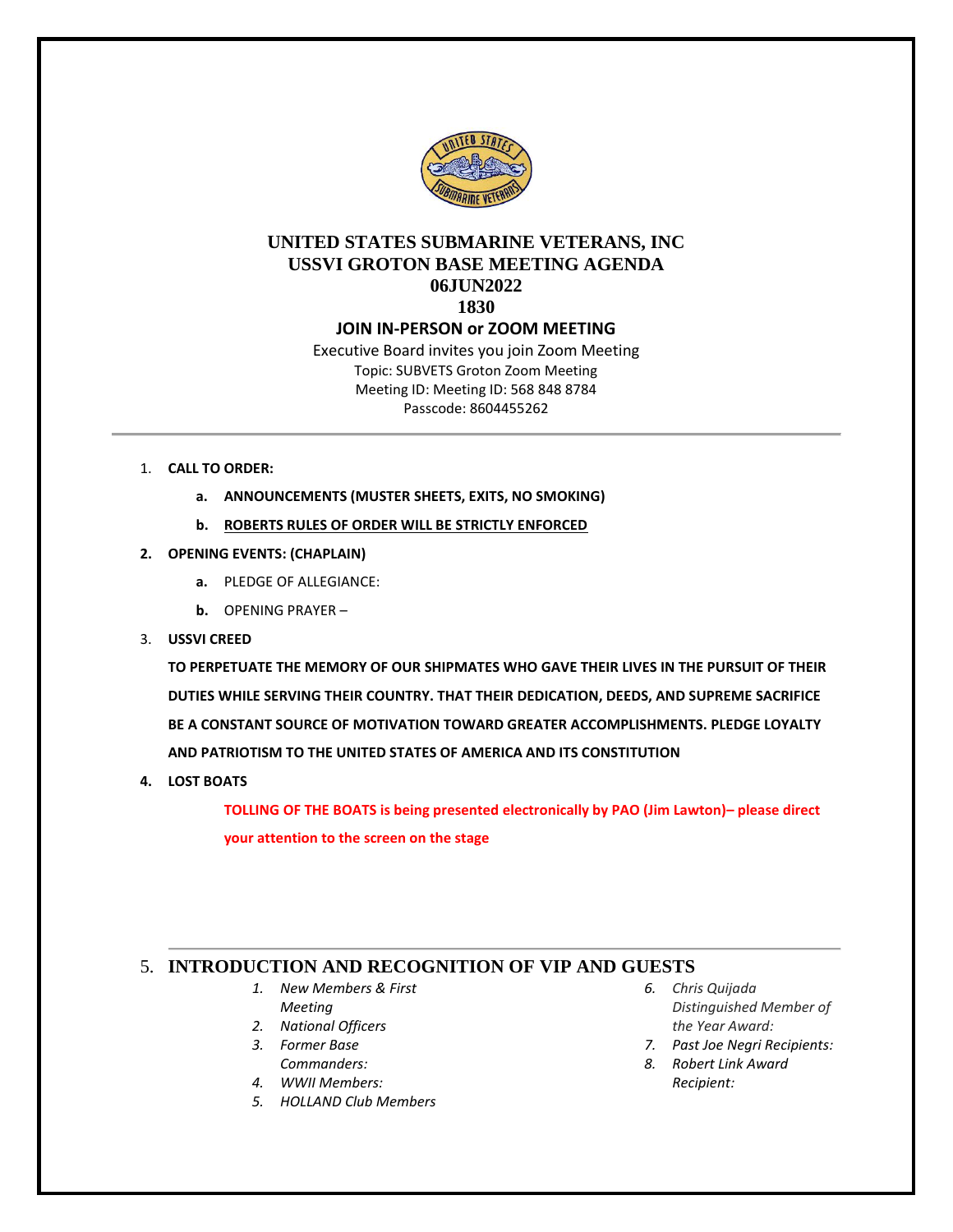#### 6. **PRESENTATIONS:**

#### 7. **MEMBERSHIP SOUND OFF** -

Please stand and tell us your name and year qualified. **(Optional)** Anyone qualified 1971 -1990 = Qualified 1991 - 2020 = Anyone qualified in 2021= Associated Members =

#### 8. **BUSINESS PORTION OF THE MEETING** (All non-members are excused)

- a. ACTION Item
	- i. Approval of minutes 02MAY2022
- b. COMMANDER/EXECUTIVE BOARD REPORT

i.

### **c. TREASURER'S REPORT:**

- 1. Kaps \$2,183
- 2. Payroll \$530
- 3. Holland Club \$1427
- 4. Scholarship \$4328
- 5. ATM \$2194
- 6. Memorial \$86,403
- 7. Edward Jones \$22,728
- 8. Ops Clubhouse \$7085
- 9. Appeal \$3526 (money left after moving dollars to Building Expenses & paying monthly bills)
- 10. Building Fund \$470
- 11. Building Expenses \$19,100 (money to pay 2022 utilities)
- 12.
- 13. All bills have been paid to date.
- d. SECRETARY REPORT:
	- i. **BOAT NOTES INPUT DUE 10JUN2022 FOR JULY 01 Publishing**
- e. SR VICE COMMANDER REPORT: Robert Perritt

FINANCE COMMITTEE AUDIT – Need members to support the audit

F. JR VICE COMMANDER REPORT: Paul Skalski

\_\_\_\_\_\_\_\_\_\_\_\_\_\_\_\_\_\_\_\_\_\_\_\_

g. MEMBERSHIP REPORT: MAY 1157 JUNE 1146 HOLLAND CLUB \_\_\_\_\_\_\_\_\_\_\_\_\_\_\_ ASSOCIATE MEMBERS 65

NATIONAL LIFE MEMBERS \_\_\_\_\_\_\_\_\_\_\_\_\_\_\_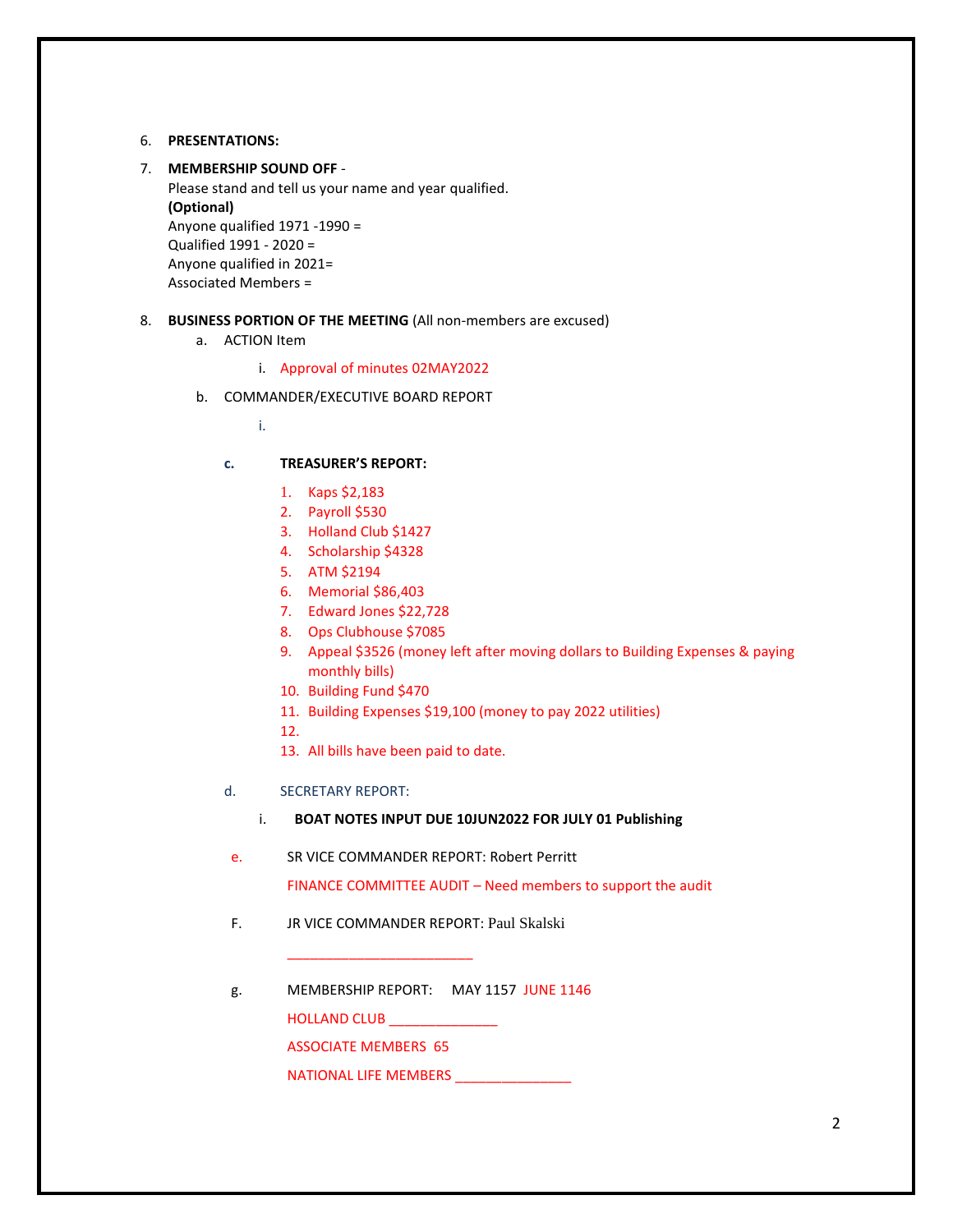- h. EBOARD ADVISOR UPDATE: S. Mathis
- i. NRED1 Update J. Walsh
- j. COMMITTEE REPORTS:
	- $\square$  Archives (Al Kinsall/Marion Galbraith) Plaque donations to date \$550 Will be looking into archiving official Membership records
	- Boat Sponsorship/Color Guard (P. Skalski)
	- $\square$  Build/Maintenance (C. Murray)
		- Clearing the balcony, establish official office in May
		- Cleaned office, remove obsolete materials, check with National Achives
		- Moved excess shelving to third floor
		- Moved any records to office file cabinets
		- Continuing to identify capital improvements
		- Reviewing 1200 members & friends who have not donated to annual appeal
	- □ Small Stores (Alex Doucette)
	- Chaplain (John Moore)
	- □ Clubhouse Report (J. Walsh)
	- $\square$  Sub School Schedule (J. Walsh)
	- Docents (Artie Gager)
	- $\square$  DMV Liaison (R. Rusczyk)
	- Finance Committee/Budget Development (Treasurer/Vice)
	- □ Holland Club (R. Cheatham) **Luncheons**

#### **Holland Club Induction 2022**

- $\square$  Kap(SS) 4 Kid(SS) (J. Riley)
- □ Memorial Committee (M. Galbraith)
- □ Public Relations/Newsletter (J. Lawton)
- $\square$  Red, White and Blue Mass (P. Dillon)
- $\square$  Scholarship Committee (G. Kane)
- $\square$  Sub School Schedule (J. Walsh)
- □ Veterans Affairs (A. Kinsall)
- West Port Satellite group (Paul Grammer)
- **9. OLD BUSINESS:**
- **10. CLOSING EVENTS**